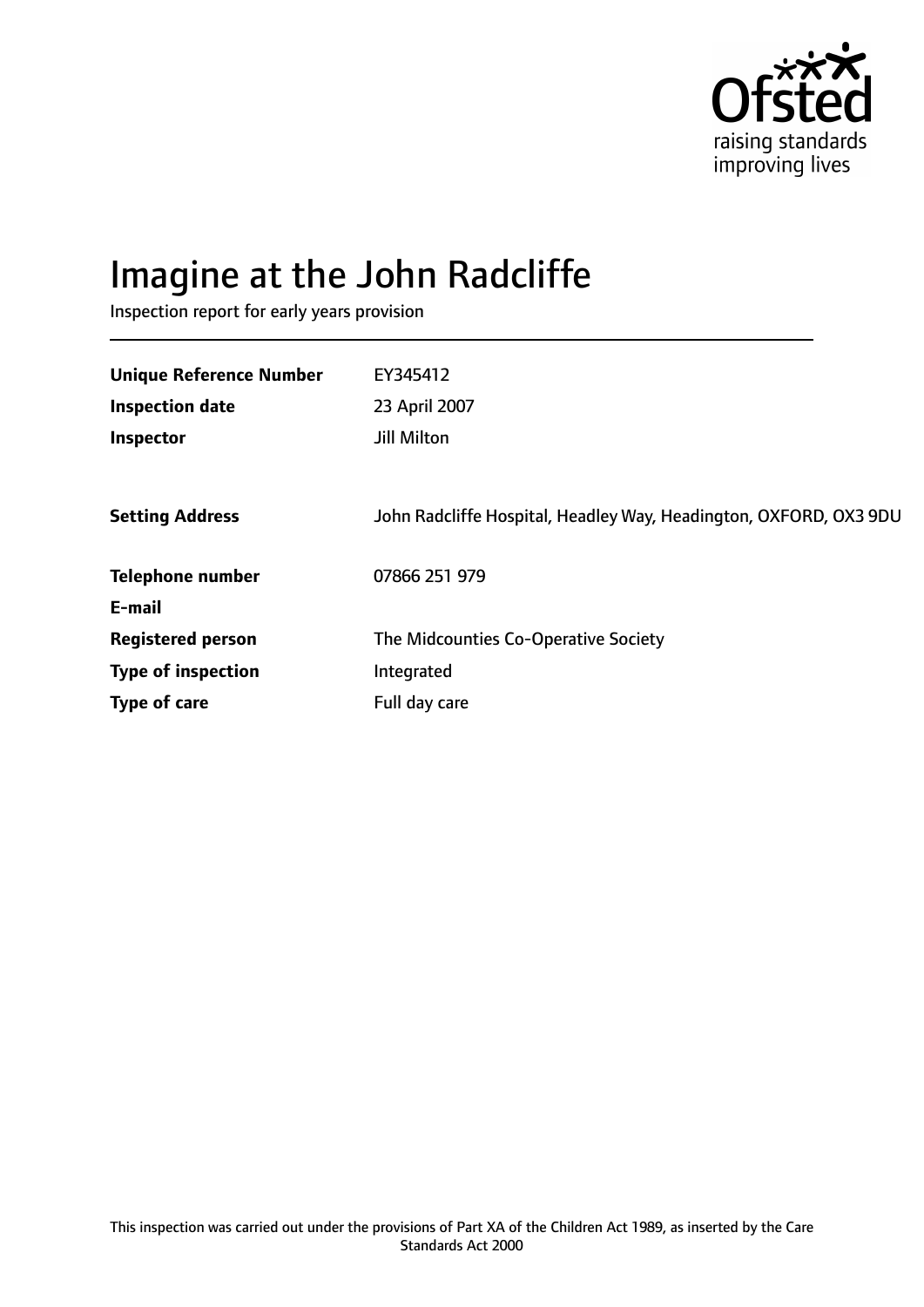#### **ABOUT THIS INSPECTION**

The purpose of this inspection is to assure government, parents and the public of the quality of childcare and, if applicable, of nursery education. The inspection was carried out under Part XA Children Act 1989 asintroduced by the Care Standards Act 2000 and, where nursery education is provided, under Schedule 26 of the School Standards and Framework Act 1998.

This report details the main strengths and any areas for improvement identified during the inspection. The judgements included in the report are made in relation to the outcomes for children set out in the Children Act 2004; the National Standards for under 8s day care and childminding; and, where nursery education is provided, the *Curriculum guidance for the foundation stage.*

The report includes information on any complaints about the childcare provision which Ofsted has received since the last inspection or registration or 1 April 2004 whichever is the later.

### **The key inspection judgements and what they mean**

*Outstanding: this aspect of the provision is of exceptionally high quality Good: this aspect of the provision is strong Satisfactory: this aspect of the provision is sound Inadequate: this aspect of the provision is not good enough*

For more information about early years inspections, please see the booklet *Are you ready for your inspection?* which is available from Ofsted's website: *www.ofsted.gov.uk.*

## **THE QUALITY AND STANDARDS OF THE CARE AND NURSERY EDUCATION**

On the basis of the evidence collected on this inspection:

The quality and standards of the care are inadequate - notice of action to improve. The registered person does not meet the National Standards for under 8s day care and childminding.

The quality and standards of the nursery education are inadequate - notice of action to improve.

### **WHAT SORT OF SETTING IS IT?**

Imagine at the John Radcliffe is a 96 place nursery for children aged from birth to eight years. It opened in 2007 and is one of six provisions run by Midcounties Co-operative Society. The nursery has five main rooms where children play and it operates from the ground floor of the new children's hospital on the John Radcliffe site. There is an enclosed garden area for outdoor play. The setting provides places for families employed by the hospital trust, the staff of the John Radcliffe hospital and members of the public.

The nursery is open on weekdays, from 07.00 to 18.00, all year around. There are currently 37 children on roll and of these seven are in receipt of nursery education funding. The nursery supports a small number of children for whom English is an additional language.

The nursery employs seven staff to work directly with the children. More than half hold a nationally recognised qualification and one member of staff is attending training. The nursery receives support from the local authority.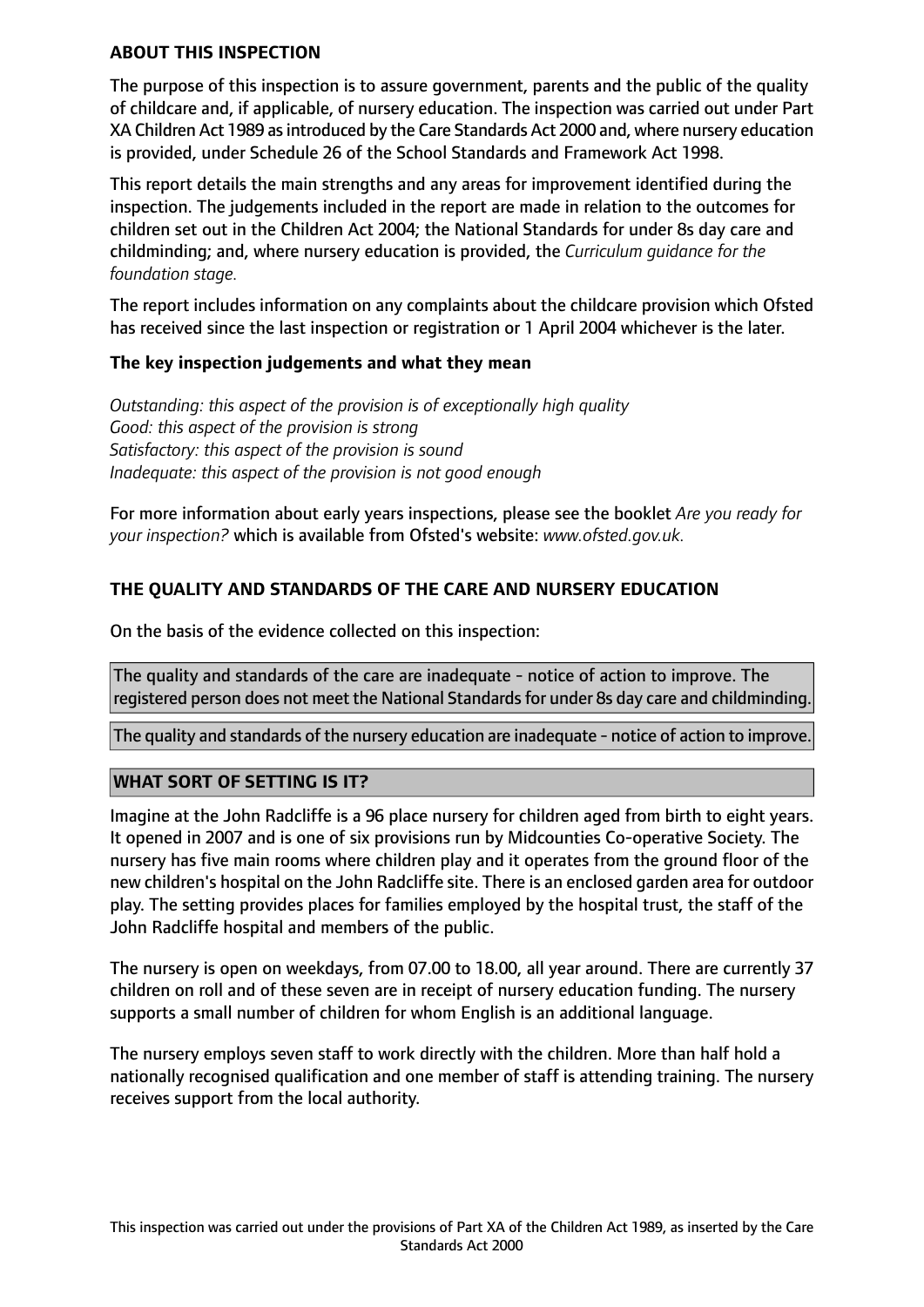#### **Helping children to be healthy**

The provision is satisfactory.

Staff have a satisfactory regard to children's health. They work with parents to ensure they share information about any special health needs or dietary requirements. The display of a chart listing common childhood illnesses and exclusion times helps all the adults to be aware of the nursery policy relating to maintaining the health of children. Staff follow appropriate procedures to record accidents and on occasions when children require medication.

Children receive some reminders to wash their hands during the day after using the bathroom or before eating. The new child-friendly facilities with easy to operate taps and low level sinks make these times fun. Staff make regular use of antibacterial sprays throughout the day to maintain the cleanliness of the nursery. When staff change children's nappies they chat or sing to them and suitable procedures are in place to reduce the risk of cross infection. The children eat a suitable range of nutritious foods during the day. Meals prepared in the hospital kitchens provide the children with a hot lunch. They are learning to enjoy healthy choices like fresh fruit or vegetables. Staff provide children with fluids during the day to quench their thirst though they cannot access fresh drinking water independently as they play.

Children sleep and rest during the day to balance their times of active play. Staff check on sleeping babies and toddlers at regular intervals, making suitable use of monitoring devices. Indoors the younger children have access to wooden equipment which matches their growing desire to explore and climb and babies sit with support so that they can enjoy looking around. All children spend some time in the day in the garden area where they enjoy the fresh air and sunshine. The children have some opportunities to develop their physical skills though there is only a basic range of equipment available to them and little to challenge the older or more able children. Staff are aware of the current limitations and have plans in place to improve the area.

### **Protecting children from harm or neglect and helping them stay safe**

The provision is inadequate.

Children play in a range of spacious rooms which are equipped with plenty of new wooden furniture. The rooms currently in use have natural light and the staff can control the warmth and ventilation to ensure children are comfortable. The purpose built setting has suitable facilities to enable staff to attend to children's needs, such as kitchens and a laundry. Children play with resources that are of good quality and chosen to match their different ages. Many items are on display at child height to enable children to make their own choices though few items have word or picture labels to encourage early literacy. The range of resources at present is adequate though staff are keenly awaiting the delivery of more toys to enable them to offer the children greater variety.

Staff have appropriate systems in place to monitor access to the setting and to record the presence of adults and children. Children and staff are aware of the fire evacuation procedure for the building. During the day the staff alert children to safety issues, like not running indoors so that they become aware of how to keep themselves safe. Staff use written risk assessments to identify hazards outside and there are a number of features indoors in use, such as finger guards on doors, to prevent accidents. However children's safety is compromised since no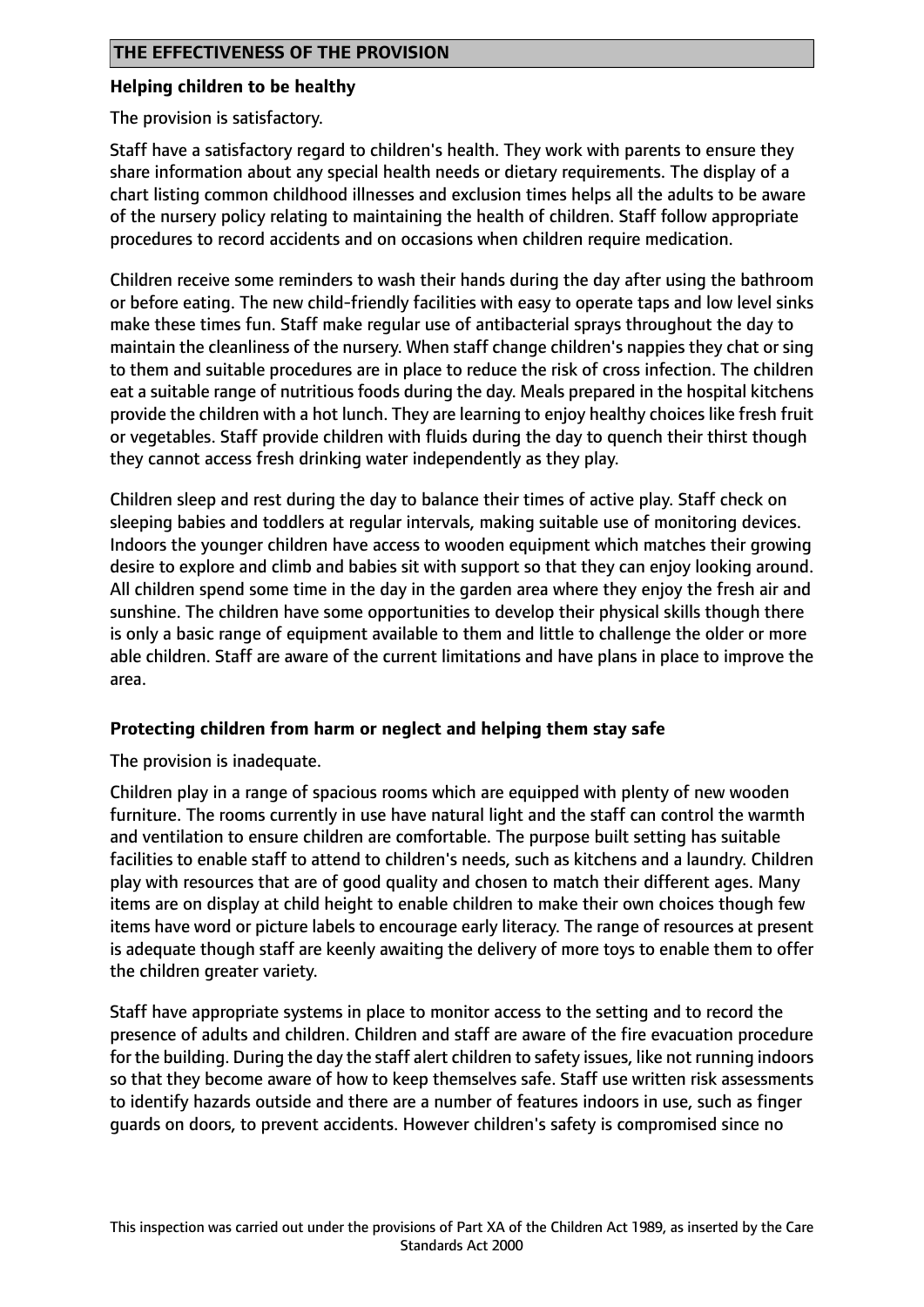socket covers are in place throughout the nursery. This potential hazard appears on the written risk assessment of the nursery though staff do not make use of these documents at present.

The adults working with children in the setting have the necessary checks in place to reflect their suitability. The staff are aware of the importance of safeguarding children and there is a sound policy for child protection. The staff know where to take any concerns they may have for a child's welfare and senior staff have access to information to guide their next steps.

### **Helping children achieve well and enjoy what they do**

The provision is satisfactory.

Children attending the nursery are becoming familiar with the daily routine and the new environment. Staff bring the babies into their own safe area within the toddler room to provide more interest when numbers attending are low. Children receive cuddles from staff during the day and most are eager to engage in play from the basic range on offer. The children are experiencing times of coming together as a group with short singing times and sociable snack times. The staff working with children under three years are aware of the Birth to three matters framework but they are not yet using it effectively to monitor the children's development and plan the range of weekly activities.

## Nursery Education

The quality of teaching and learning is inadequate. The children over three years who are in receipt of nursery education funding are spending a pleasant time at the nursery. They are learning to be part of a group and to separate from their parents and carers. The children play sociably with their peers and they enjoy making up stories together in their imaginative play. They are learning something of the wider world and how to respect others as they play with resources that provide positive messages about diversity. The children have opportunities to make choices since resources are on display within their reach.

The children have few opportunities to progress with their communication, language and literacy. Conversations during the day, whilst friendly, do little to encourage the children to think for themselves and express their ideas. Some basic mark making may take place though there are few examples of children progressing with their early writing. They do enjoy shared stories especially when it includes a chance to dance to songs that are part of the tale. The children select books for themselves and demonstrate their awareness of how to turn pages correctly. Staff do not provide many word labels on resources or alert the children to the sounds of letters so that they may progress with their early reading.

The resources to promote mathematics are of good quality and some number and shape work took place during a recent topic. Children may choose to explore the resources in the number area but a lack of adult support means children quickly loose interest. Some days pass without a mention of mathematics. Topic work provides the children with a basic introduction to the seasons and their attractive paintings of flowers during spring time are on display in their room. The children do not currently use resources to introduce them to technology.

Children enjoy imaginative play during the day and in the long times of free choice they select this option most frequently. Staff do provide a suitable range of resourcesto enable the children to develop their stories using cars and models of ships or houses. Some days lack alternative ways for children to develop their creativity and explore with their senses for example by using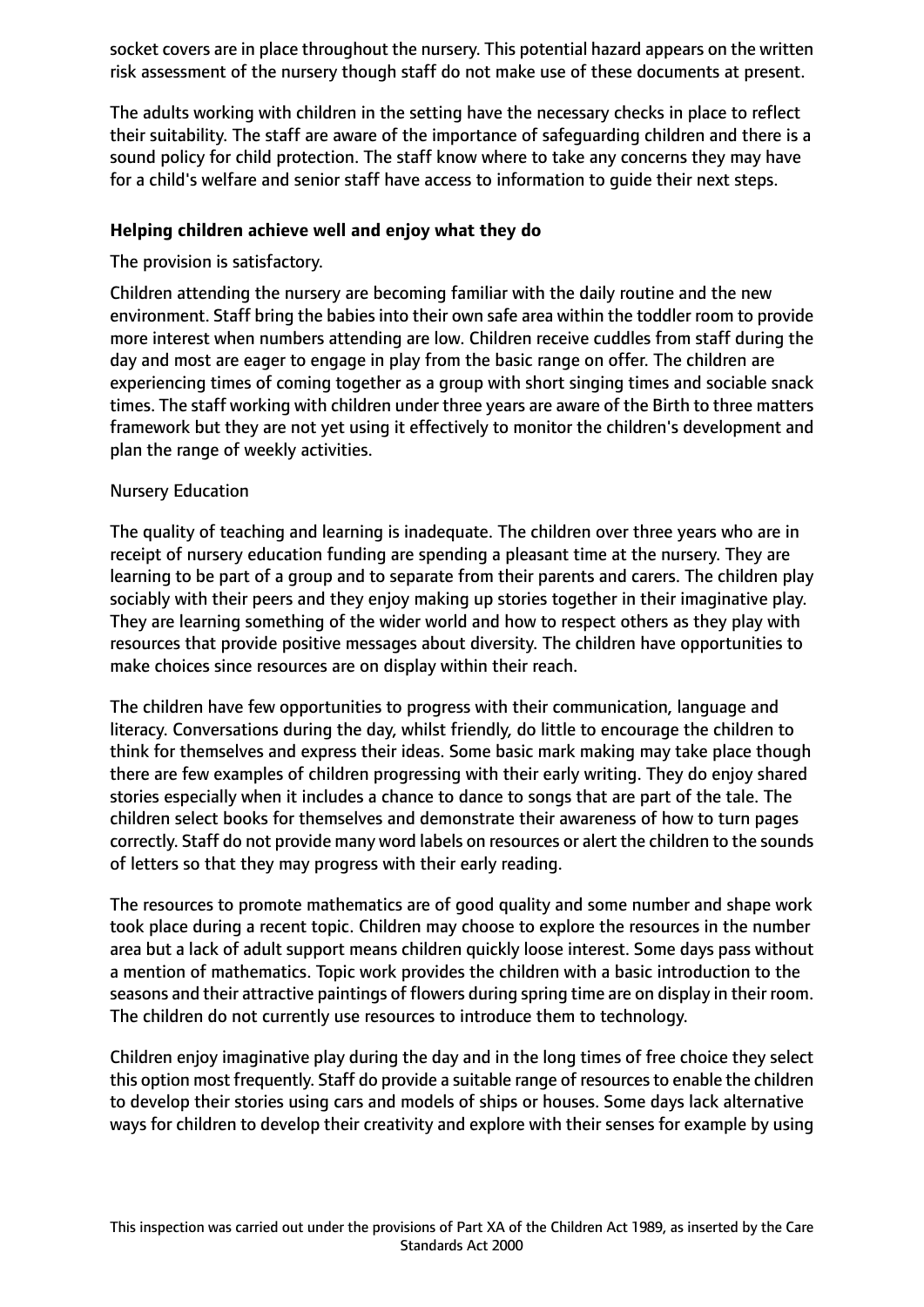paint, water or dough. Children develop skills such as co-ordination as they complete puzzles or put together construction bricks.

Staff plan a basic outline of the day and include a focus activity for the older children. However the adults tend to supervise play but not extend the children's learning with appropriate questions. Planning of the day is not effective since children spend long times in free play which is enjoyable but doing little to help them progress along the stepping stones to the early learning goals. The system in place to monitor the children's development does not provide sufficient information about the children's achievements and staff do not use it to plan the next steps in children's learning. The teaching does not differentiate between the children's individual ages and abilities.

### **Helping children make a positive contribution**

The provision is inadequate.

Children are beginning to settle into the new nursery setting. Staff help them to feel a sense of belonging by providing named coat pegs and space for older ones to store their own things. The nursery operates an equal opportunities policy and uses resources and posters to promote positive messages about the wider world. Children take part in celebrating festivals from their own culture and those of different beliefs.

There are no children currently attending the nursery who have identified learning difficulties or disabilities. The room staff have avenues of support through the parent company until one of the team takes on the role of co-ordinator for special needs and has access to training in this area. The children behave well in the nursery and they are learning the difference between right and wrong. Staff explain to them when some actions are undesirable and they provide guidance on how to share and take turns. The spiritual, moral, social and cultural development of the children is fostered.

Staff provide written daily feedback for parents with children under three years helping parents to be aware of what is happening in the nursery day. New parents receive information produced by the owners of the nursery which provides a general overview of the care on offer. When families start at the nursery they can use settling-in visits to enable children to become familiar with the environment. Staff collect a suitable range of information from parents, such as any special needs, so that they can care for the children. Parents express satisfaction with the standards of care in the rooms though some concern about staff changes. The written complaints procedure is not freely accessible to parents as required by regulation.

The partnership with parents and carers of children in receipt of nursery education funding is inadequate. There is little good quality information available to parents about the Foundation Stage. Staff do not make effective use of displays around the nursery to share information about children's learning. Child records do not contain sufficient up-to-date information about children's progress and achievements for staff to share with parents. There are few opportunities for shared learning between nursery and home.

## **Organisation**

The organisation is inadequate.

The parent company of the nursery has a comprehensive set of policy documents in place that take into account the outcomes for children. At times in this nursery the company procedures are not being accurately followed leading to weaknesses in day-to-day practice. This impacts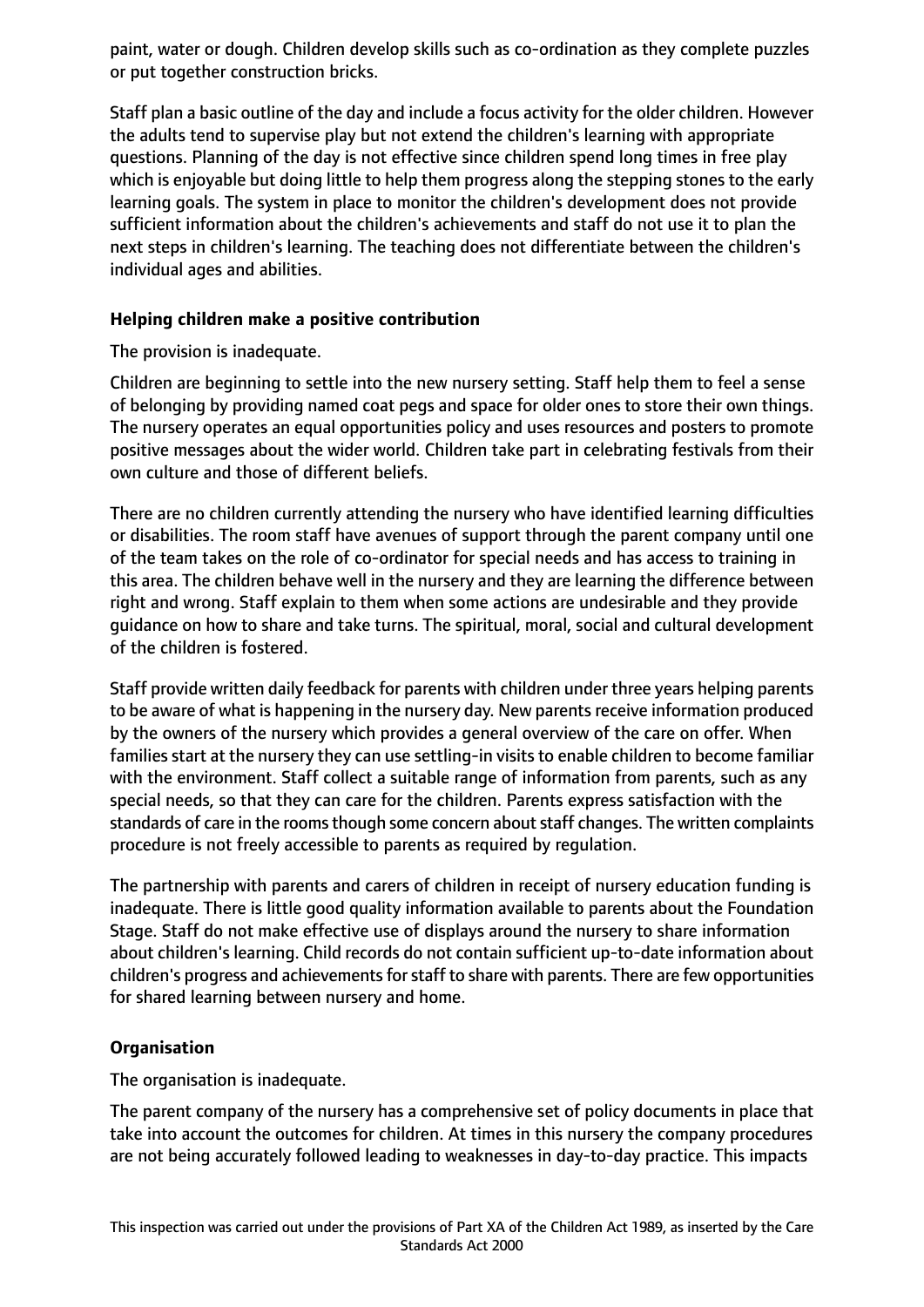on the children for example when staff do not address potential safety hazards promptly. There are secure systems in place for checking that adults are suitable to work with children and staff follow a set induction plan when they start to work for the company. Regular meetings with senior staff take place and on-going training is to be on offer as the staff sort their roles and responsibilities. Staff store documentation securely and maintain the confidentiality of information relating to families. The parent company react to sudden staff changes by bringing in senior staff from other nurseries though such changes are not notified to Ofsted promptly which is required by regulation.

The leadership and management of the nursery education are inadequate. Although there are procedures available to enable staff to identify their strengths and weaknesses these are not in use at present. Staff do not currently take into account the needs of the older children and much of the day is spent in one mixed age group. Whilst this may benefit the children's social development and make staff supervision easier it does little to promote children's learning in key areas like mathematics and literacy. The setting does not meet the needs of the range of children for whom it provides.

### **Improvements since the last inspection**

Not applicable.

#### **Complaints since the last inspection**

Since registration there have been no complaints made to Ofsted that required the provider or Ofsted to take any action in order to meet the National Standards.

The provider is required to keep a record of complaints made by parents, which they can see on request. The complaints record may contain complaints other than those made to Ofsted.

### **THE QUALITY AND STANDARDS OF THE CARE AND NURSERY EDUCATION**

On the basis of the evidence collected on this inspection:

The quality and standards of the care are inadequate - notice of action to improve. The registered person does not meet the National Standards for under 8s day care and childminding.

The quality and standards of the nursery education are inadequate - notice of action to improve.

#### **WHAT MUST BE DONE TO SECURE FUTURE IMPROVEMENT?**

#### **The quality and standards of the care**

To improve the quality and standards of care, the registered person **must** take the following actions:

- implement thorough risk assessments and address potential hazards to ensure children's safety
- •ensure that Ofsted is informed of significant events promptly
- •ensure parents receive written information about the complaints procedure